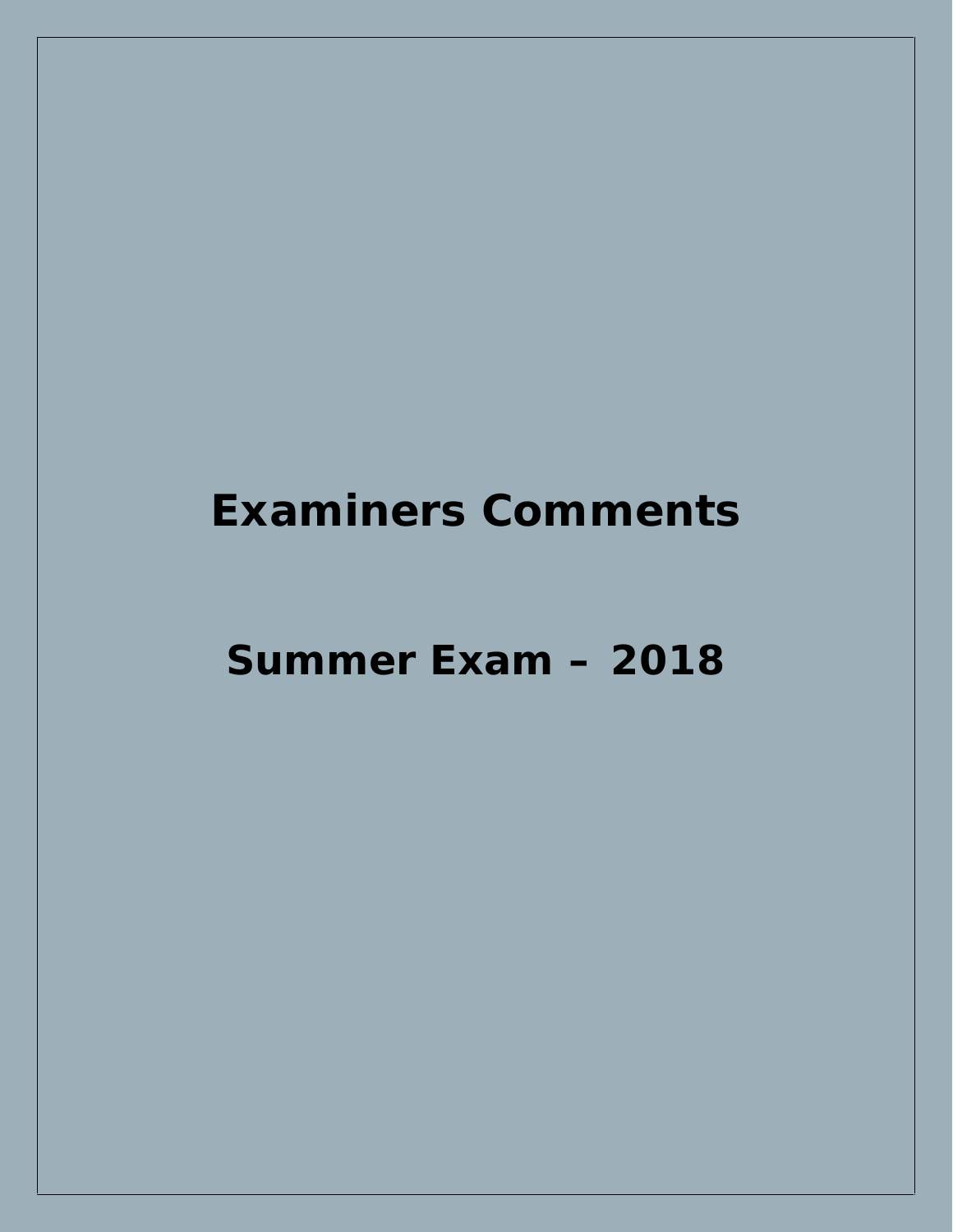**Business Law Summer Exam – 2018**

### **General Comments on Examinees Performance**

Generally the students have failed to mention the relevant provisions of law.

Most of the students attempted the questions not in a legal way rather by applying their common sense.

Specially in Company Law, the majority of the students seems, either they could not understand the law or they have failed to apply the same where required.

| Q. No.                  | <b>Comments</b>                                                                                                                 |  |
|-------------------------|---------------------------------------------------------------------------------------------------------------------------------|--|
| $\mathbf 1$             | A very few students could attempt the question.                                                                                 |  |
| $\overline{2}$          | Majority gave the partial answer and failed to explain it fully.                                                                |  |
| $\overline{\mathbf{3}}$ | Majority of the students gave the right answer.                                                                                 |  |
| 4                       | Mostly students attempted the question without mentioning the relevant Legal<br>Provisions, through their answers were correct. |  |
| 5                       | The majority of the students had no idea to the topic so they could not give the right<br>answer.                               |  |
| $6\phantom{1}$          | Most of the students could not give the details as required.                                                                    |  |
| $\overline{7}$          | Mostly gave a vague and incomplete answer without mentioning the complete<br>procedure.                                         |  |
| 8                       | Most of the students attempted the question while giving the right answer but they<br>have failed to mention the relevant law.  |  |
| 9                       | (a) A very few could answer the question properly while others did not have the<br>basic concept of "discharge by performance"  |  |
|                         | (b) Majority could not even attempt the question. Those who attempted they did<br>so without any knowledge regarding the topic. |  |
|                         | (c) Majority gave the general answer without touching the exceptions to the<br>general rule.                                    |  |
| 10                      | (a) Only 2/3 students attempted the question in a proper way by giving                                                          |  |

### **Question Wise Comments**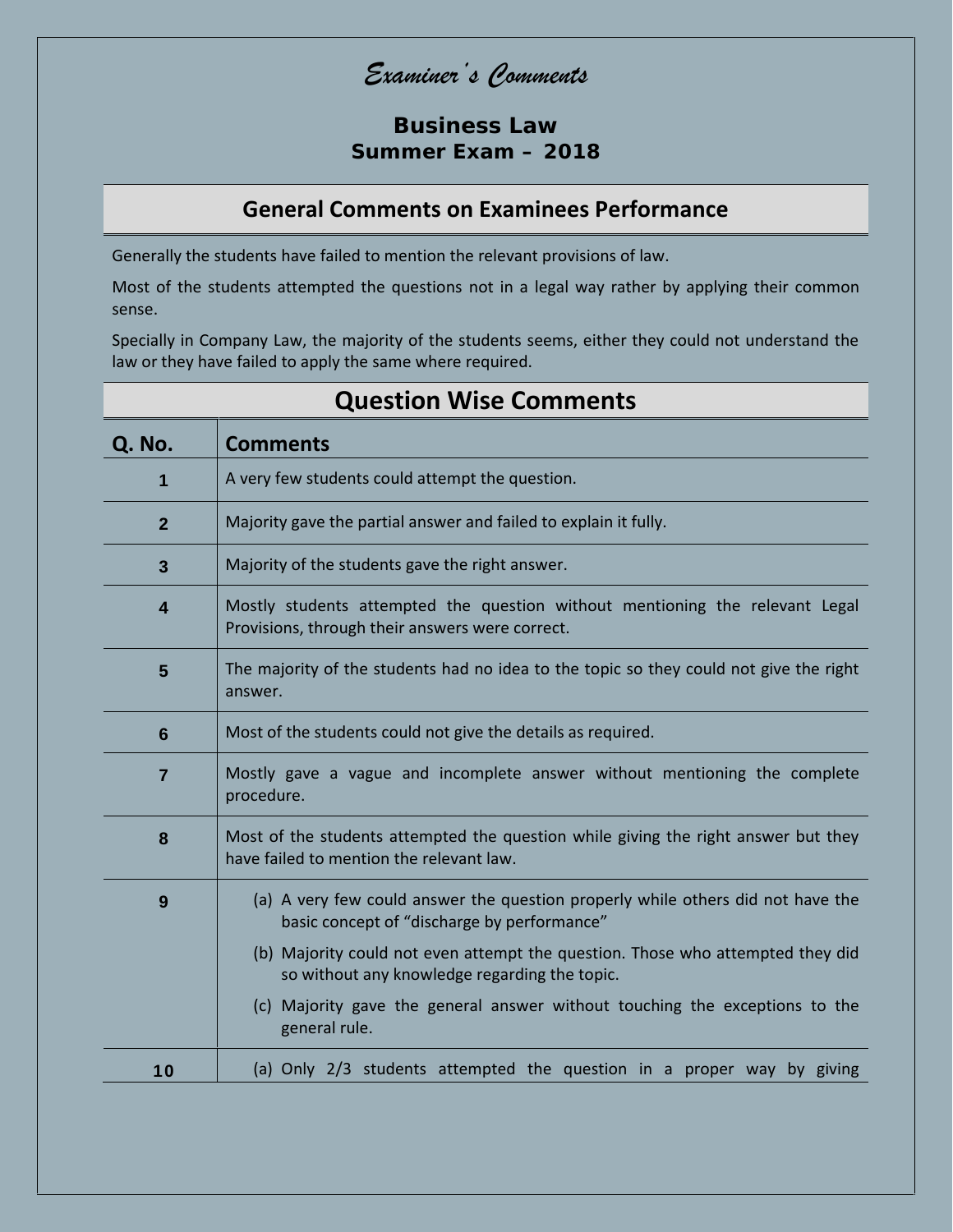| Examiner's Comments                                                                                                             |
|---------------------------------------------------------------------------------------------------------------------------------|
| explanation, while the others could not answer the question and it seems that<br>they could not even grasped the basic concept. |
| (b) Most of the students, mentioned the procedure of general legislation instead<br>of legislation on money bills.              |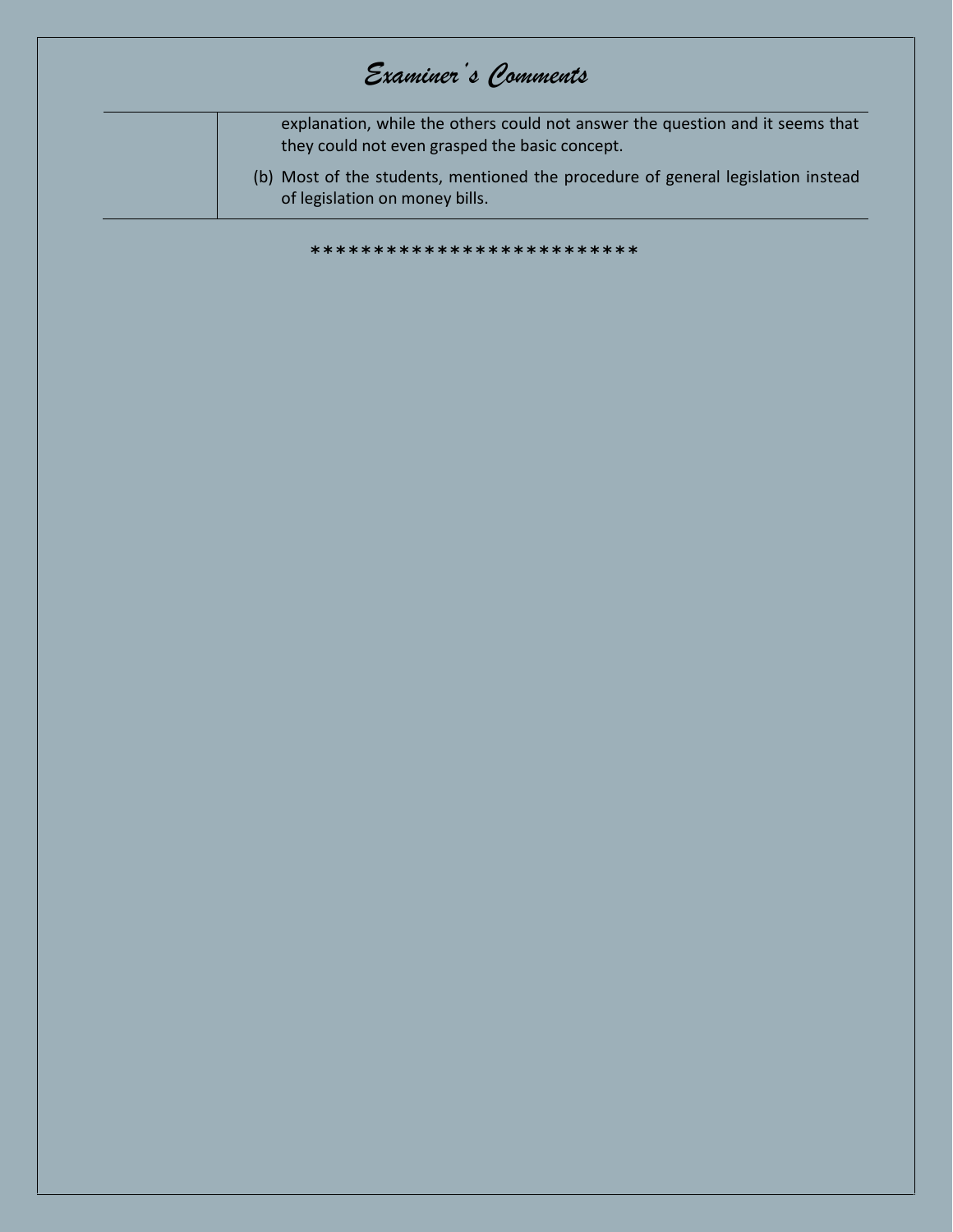*Examiner's Comments*

**Business Economics Summer Exam – 2018**

### **General Comments on Examinees Performance**

The overall Performance of examinees is not up to the mark, rather below expectation. Hardly few students could attempt the full paper.

The main reasons are as under: (a) lack of knowledge of the subject (b) lack of seriousness in preparation (c) Selective Studies.

The rigorous and through study is required to attempt the question paper which is found missing at large in the answer given by candidates.

| Q. No.          | <b>Comments</b>                                                                                                                                                                                    |
|-----------------|----------------------------------------------------------------------------------------------------------------------------------------------------------------------------------------------------|
| 1               | A mixed performance is observed in this question; Some students have attempted<br>well and others have not understood the term "Economic Resources".                                               |
| $\overline{2}$  | A good performance is observed in this question. Majority of students have<br>scored good marks.                                                                                                   |
| $\mathbf{3}$    | A few students have explained "Injections and Withdrawals" in four sector<br>economy. Some students have explained "Four Sectors" instead of injections and<br>withdrawals in four sector economy. |
| 4               | A few students have attempted this question and one or two students have given<br>correct answer.                                                                                                  |
| $5\phantom{1}$  | Correctly attempted by the most of students.                                                                                                                                                       |
| $6\phantom{1}6$ | Part (a) has been well attempted only a few students have attempted Part (b)<br>correctly.                                                                                                         |
| $\overline{7}$  | In Part (a), a few students could explain the assumptions of indifference curve,<br>Majority of students have mixed it with properties of indifference curve.                                      |
| 8               | Only a few students could understand the meaning of "Determinants of Saving" in<br>Part (a). A mixed performance is observed in Part (b).                                                          |
| 9               | A satisfactory performance is observed in Part (a). In Part (b), confusion has been<br>found as students have explained reasons of cost push inflation instead of "Cost<br>of inflation".          |

### **Question Wise Comments**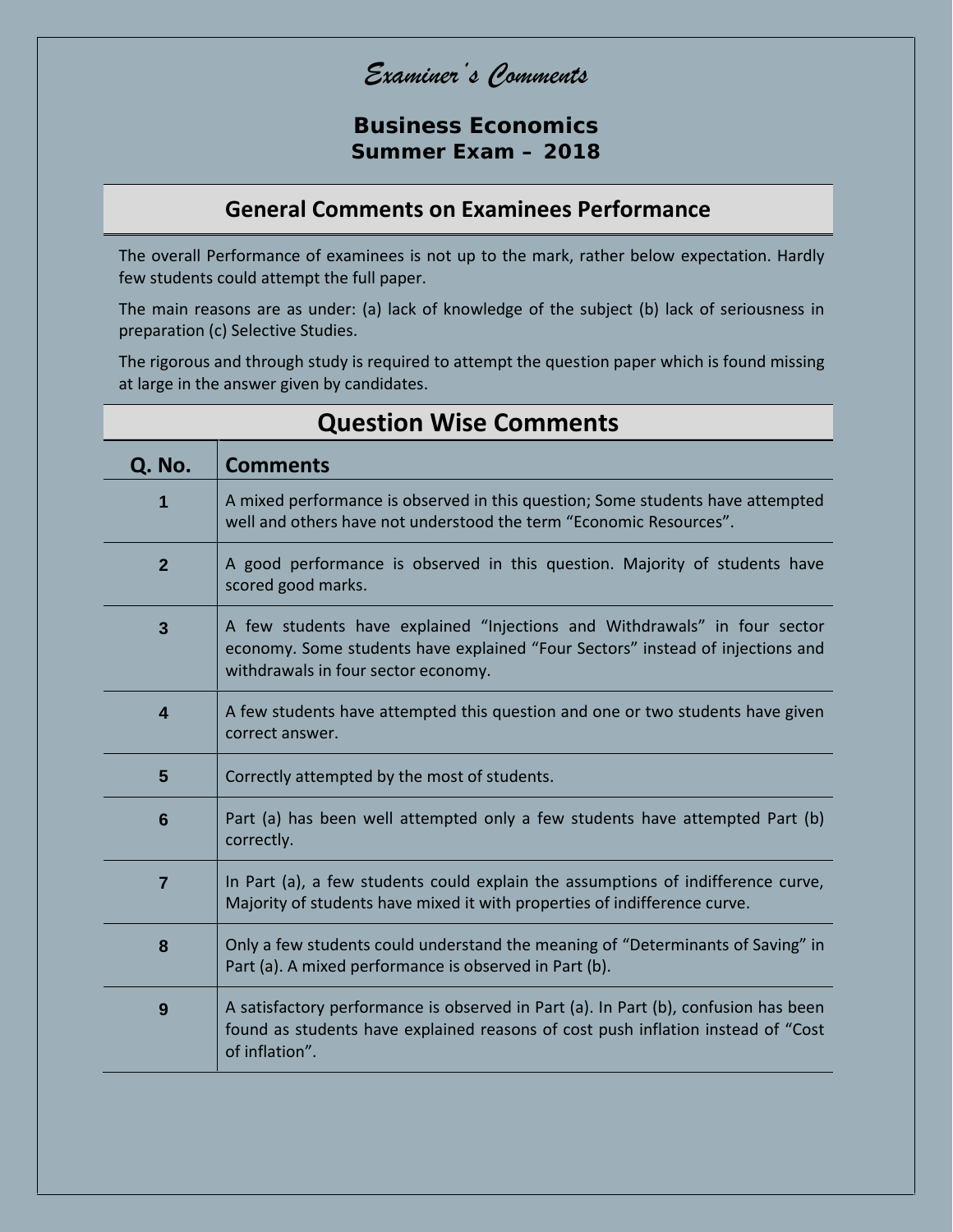| 10 | In Part (a), candidates have shown good performance. In Part (b), a few students<br>could explain accounts in balance of payments. |
|----|------------------------------------------------------------------------------------------------------------------------------------|
|    | **************************                                                                                                         |
|    |                                                                                                                                    |
|    |                                                                                                                                    |
|    |                                                                                                                                    |
|    |                                                                                                                                    |
|    |                                                                                                                                    |
|    |                                                                                                                                    |
|    |                                                                                                                                    |
|    |                                                                                                                                    |
|    |                                                                                                                                    |
|    |                                                                                                                                    |
|    |                                                                                                                                    |
|    |                                                                                                                                    |
|    |                                                                                                                                    |
|    |                                                                                                                                    |
|    |                                                                                                                                    |
|    |                                                                                                                                    |
|    |                                                                                                                                    |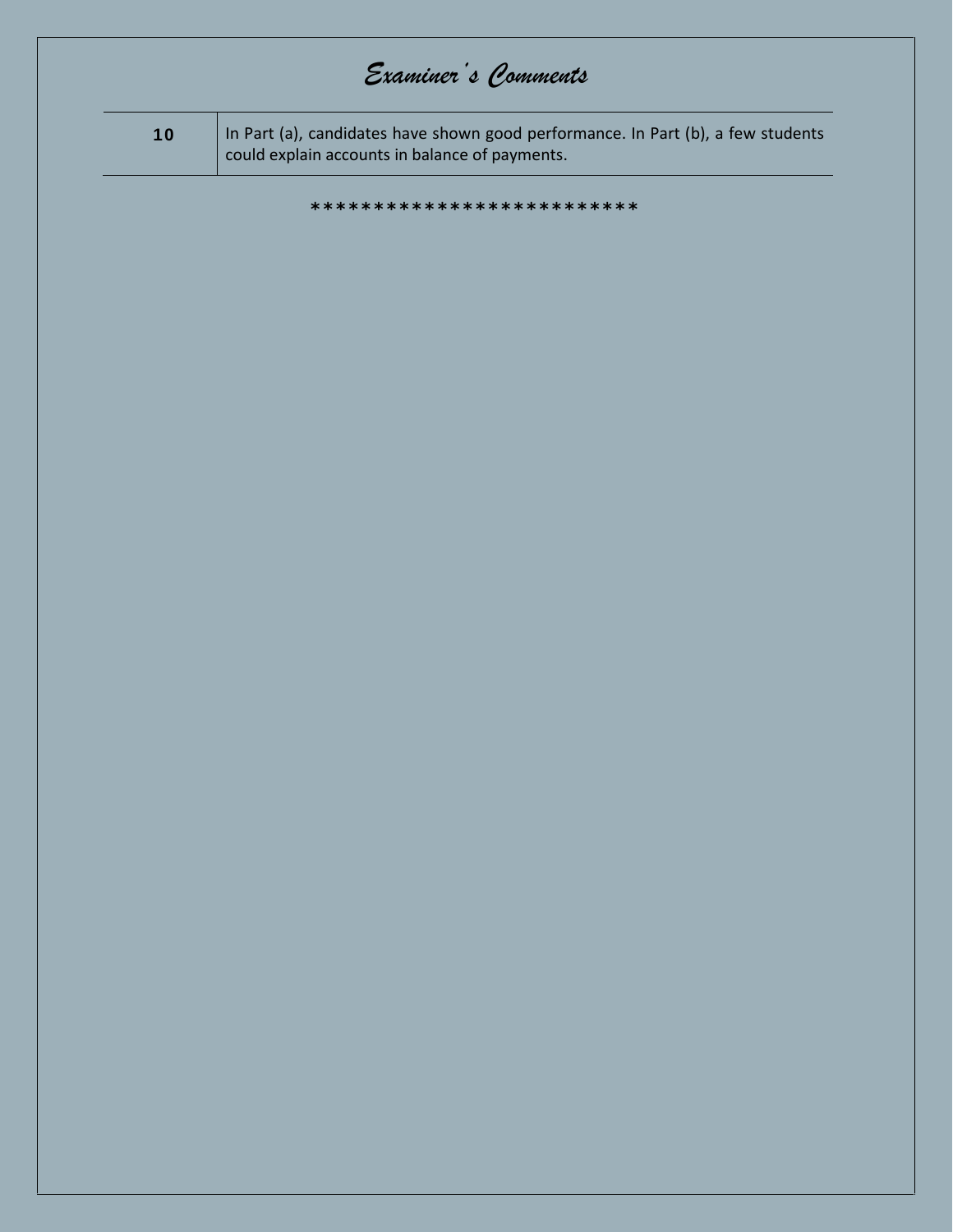**Cost Accounting Summer Exam – 2018**

#### **General Comments on Examinees Performance**

Overall Performance in this subject was not satisfactory. The detailed question-wise comments are as under:

| Q. No.                  | <b>Comments</b>                                                                                                                                                                                                                          |
|-------------------------|------------------------------------------------------------------------------------------------------------------------------------------------------------------------------------------------------------------------------------------|
| 1                       | This question on FIFO Methods was well attempted. However, only a few candidates<br>were able to pass the journal entries correctly.                                                                                                     |
| 2 <sup>1</sup>          | This question related to Standard Costing / Variance Analysis. Only a few candidates<br>calculated all variances correctly. However, Fixed Production overhead expenditure<br>variance was correctly calculated by most of the students. |
| $\overline{3}$          | This question on process costing carried 20 marks. Very few of the students attempted<br>this in right manner. Errors were generally made in calculating cost per Equivalent unit.                                                       |
| $\overline{\mathbf{4}}$ | This question was on Standard Costing FOH variances. Students found it difficult to<br>attempt few of the examinees were able to secure good marks in the question.                                                                      |
| 5                       | A very easy question on Basis of Valuation (FIFO, Weighted average), majority of the<br>students scored maximum marks. However, Part 'c' relating to comments on FIFO &<br>Average Cost Method was not correctly done by many students.  |
| $6\phantom{1}6$         | This question on process costing though attempted by majority of the examinees, but<br>only few were able to secure passing marks. However, exceptions were there in case of<br>few students who got very good marks in this question.   |

### **Question Wise Comments**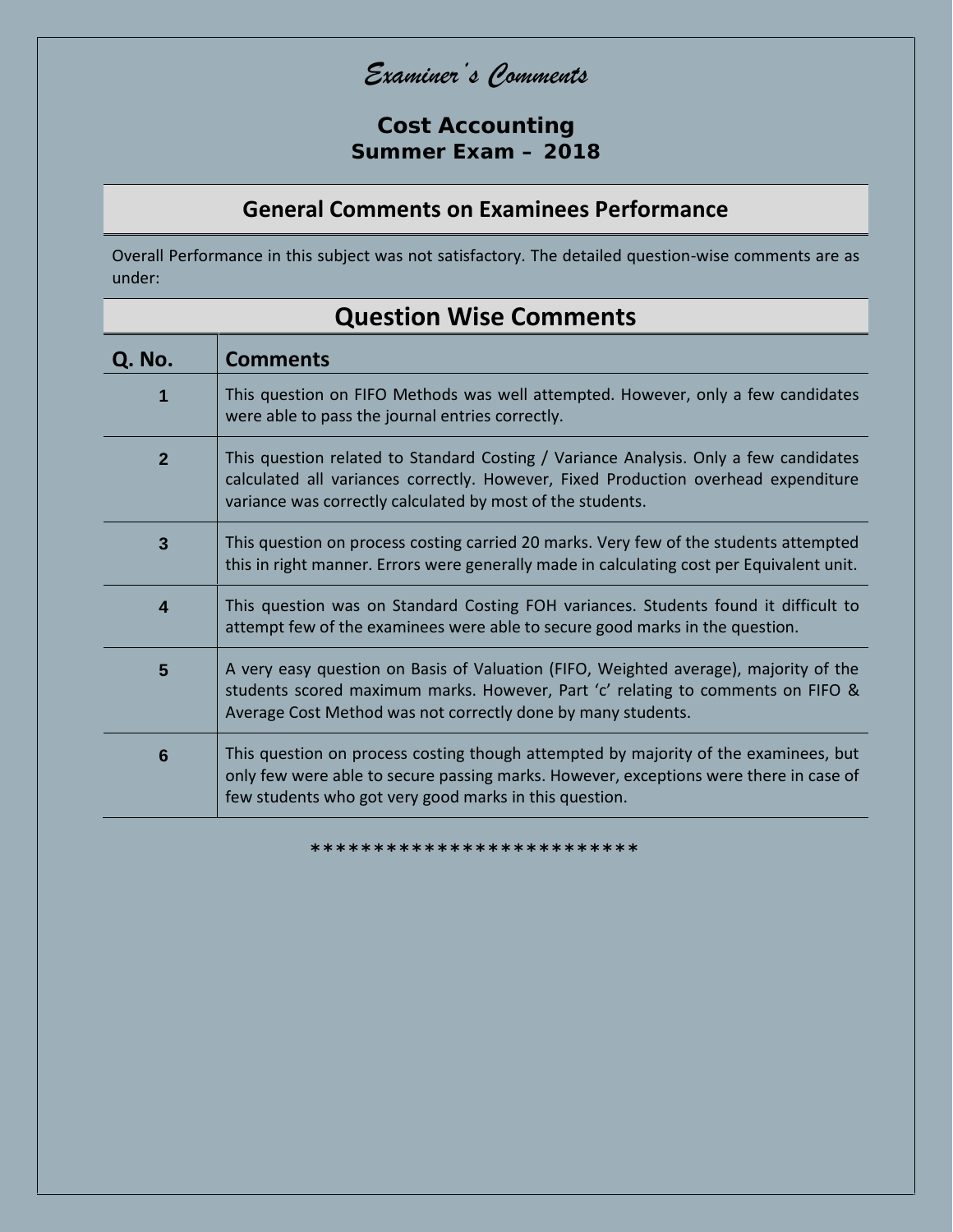*Examiner's Comments*

**Financial Accounting Summer Exam – 2018**

#### **General Comments on Examinees Performance**

It appeared that Candidates were not sufficiently well prepared for the examination.

Examinees are advised to cover the syllabus in full and give due consolidation to activities undertaken to perform well in the examination!!!

The conclusions to be drawn from this examination are that candidates are happiest when they have straight forward numerical questions to answer from a limited range of syllabus topics. However, the syllabus does run from basic principles to advanced principles with skills such as knowledge with understanding, analysis and evaluation being tested and it was in those latter areas that candidates lost opportunity to gain marks.

All questions were within the scope of the syllabus.

| <b>Question Wise Comments</b> |                                                                                                                                                                                                        |
|-------------------------------|--------------------------------------------------------------------------------------------------------------------------------------------------------------------------------------------------------|
| Q. No.                        | <b>Comments</b>                                                                                                                                                                                        |
| 1                             | Candidates lost marks due to failure in preparing income Statement for 9 and 3<br>months separately. Lacked clarity on Good will calculation. Capital a/c (ledger)<br>not presented in correct manner. |
| $\overline{2}$                | Examinees failed to use the correct useful life and accountancy entry for<br>transferring remaining balance on revolution reserve was missed.                                                          |
| $\overline{3}$                | Common errors were (a) overdraft not identified (b) wrong appointment of<br>Admin and Dist. Expenses and leaves (c) wrong treatment of provisions for debts<br>(d) IAS-I format was not followed.      |
| $\overline{4}$                | Many candidates did not completely address the question requirement. Instead<br>of writing figures for capital expenditure they wrote the definition for it.                                           |
| 5                             | Reasonable answers but again making irrelevant accounts.                                                                                                                                               |
| 6                             | Generally candidates performed reasonably well in this question but did not<br>applied IAS-2 principles correctly and calculated NRV wrongly.                                                          |
| $\overline{7}$                | IFRS 15 was not answered well. Servicing costs wrongly calculated wrong profit<br>calculation. Failure to identify whether there is a contract asset or liability.                                     |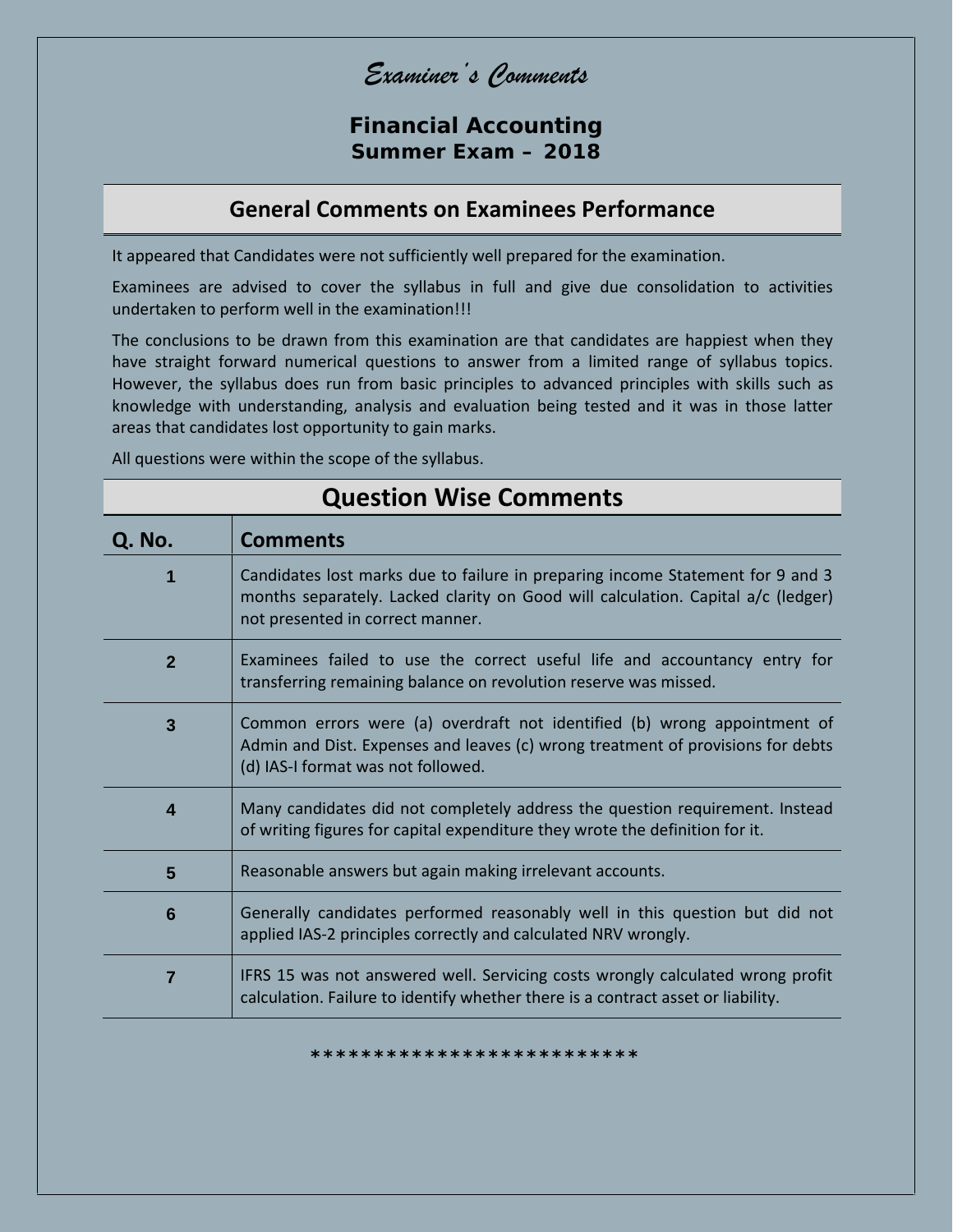### **Business Communication and Report Writing Summer Exam – 2018**

### **General Comments on Examinees Performance**

The subject demands thorough study of the prescribed syllabus/content/study text. Lack of reading practice as well as writing competence was observed. However, the performance had seen for better than that of previous attempt.

| QUESTION WISE COMMENTS |                                                                                                                          |  |
|------------------------|--------------------------------------------------------------------------------------------------------------------------|--|
| Q. No.                 | <b>Comments</b>                                                                                                          |  |
| 1                      | No Satisfactory knowledge of text was seen. Examinees with good writing skills could<br>compose acceptable answers.      |  |
| $\overline{2}$         | Answers reflect the lack of understanding of subject matter.                                                             |  |
| $\mathbf{3}$           | Better performance in this question was noticed.                                                                         |  |
| 4                      | (a) & (b) parts answers were not satisfactory. Part (c) was better.                                                      |  |
| $5\phantom{1}$         | Mostly examinees performed well except for those who write faulty English                                                |  |
| $6\phantom{1}6$        | A few students start answering in wrong directions explaining the introductory part of<br>the question.                  |  |
| $\overline{7}$         | The performance remained disappointing. No concept or understanding of the terms.                                        |  |
| 8                      | Most of the examinees could not understand the requirement of the question; lack of<br>knowledge.                        |  |
| 9                      | Overall performance was not up to the mark but also not disappointing. General<br>writing skill competence was required. |  |
| 10                     | Overall performance was better than other questions.                                                                     |  |
| 11                     | Mostly done well. It seems the favorite question of all examinees.                                                       |  |
| 12                     | It required the techniques and writing report, the basic parts and format. Performance<br>had been average.              |  |

### **Question Wise Comments**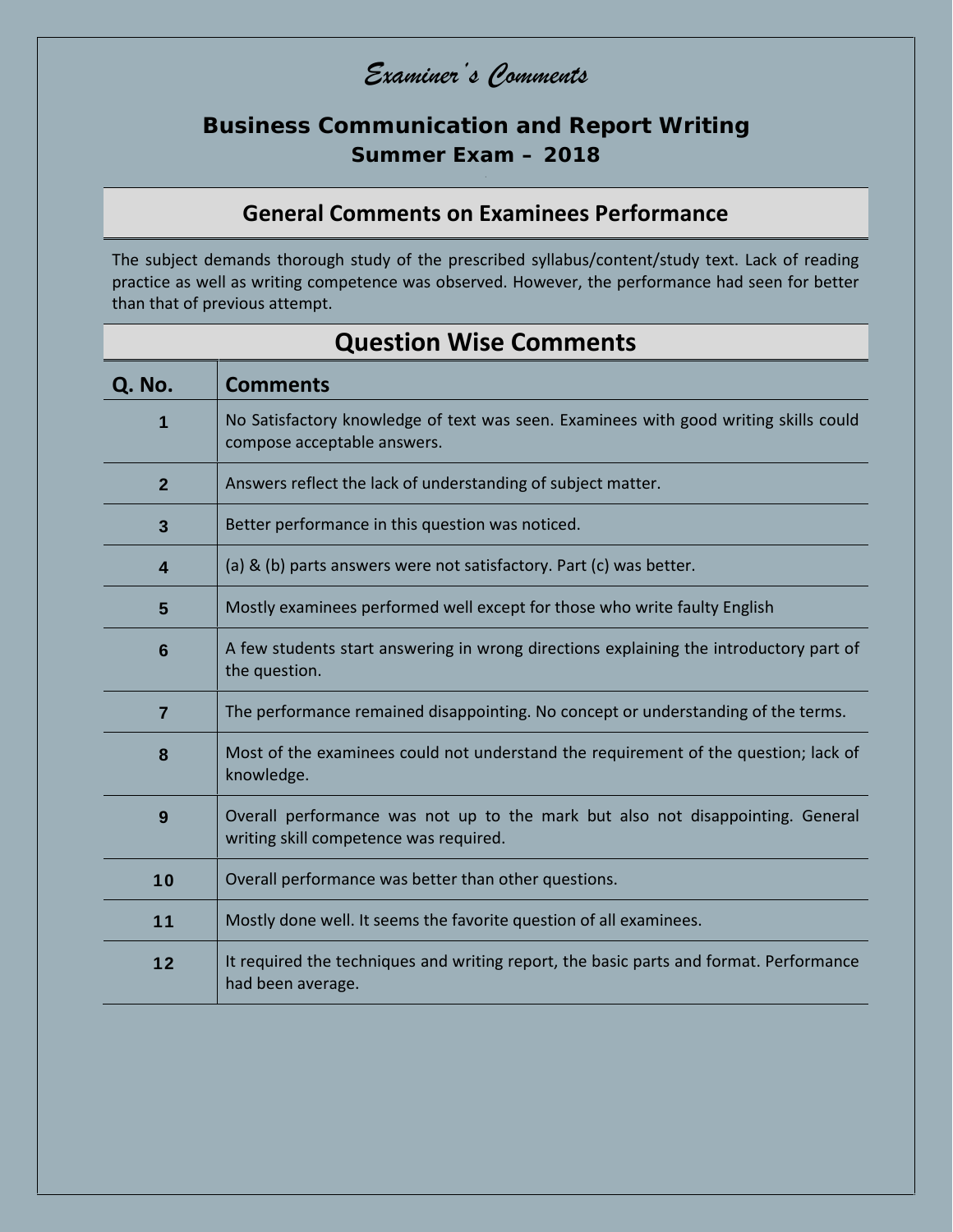#### > Suggestions:

- The examinees should read the requirement of the questions carefully and explain the answers accordingly.
- Learn the formats of letters, memos, circulars and reports.
- The length of the answer should be according to the marks.
- Thorough study of text is mandatory for good performance.
- Practice good writing skill, spellings and grammar.
- Prepare for exam according to the trend of Past papers.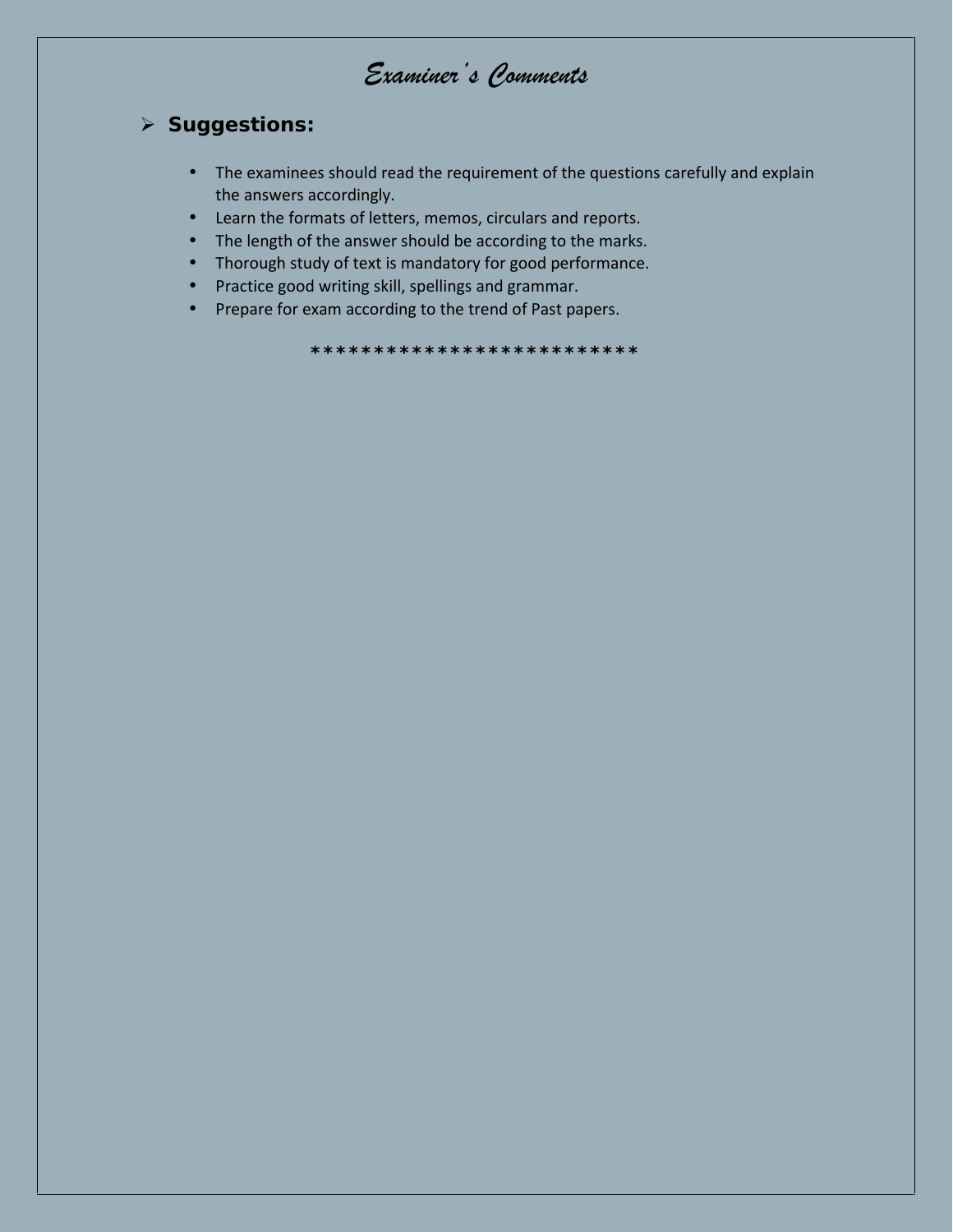#### Taxation Summer Exam - 2018

#### **General Comments on Examinees Performance**

Most of the students were weak in topic of assessment, losses, capital gain and depreciation.

Sales Tax Numerical was poorly attempted.

Question no. 1 of salary income was attempted well by students.

# **Question Wise Comments**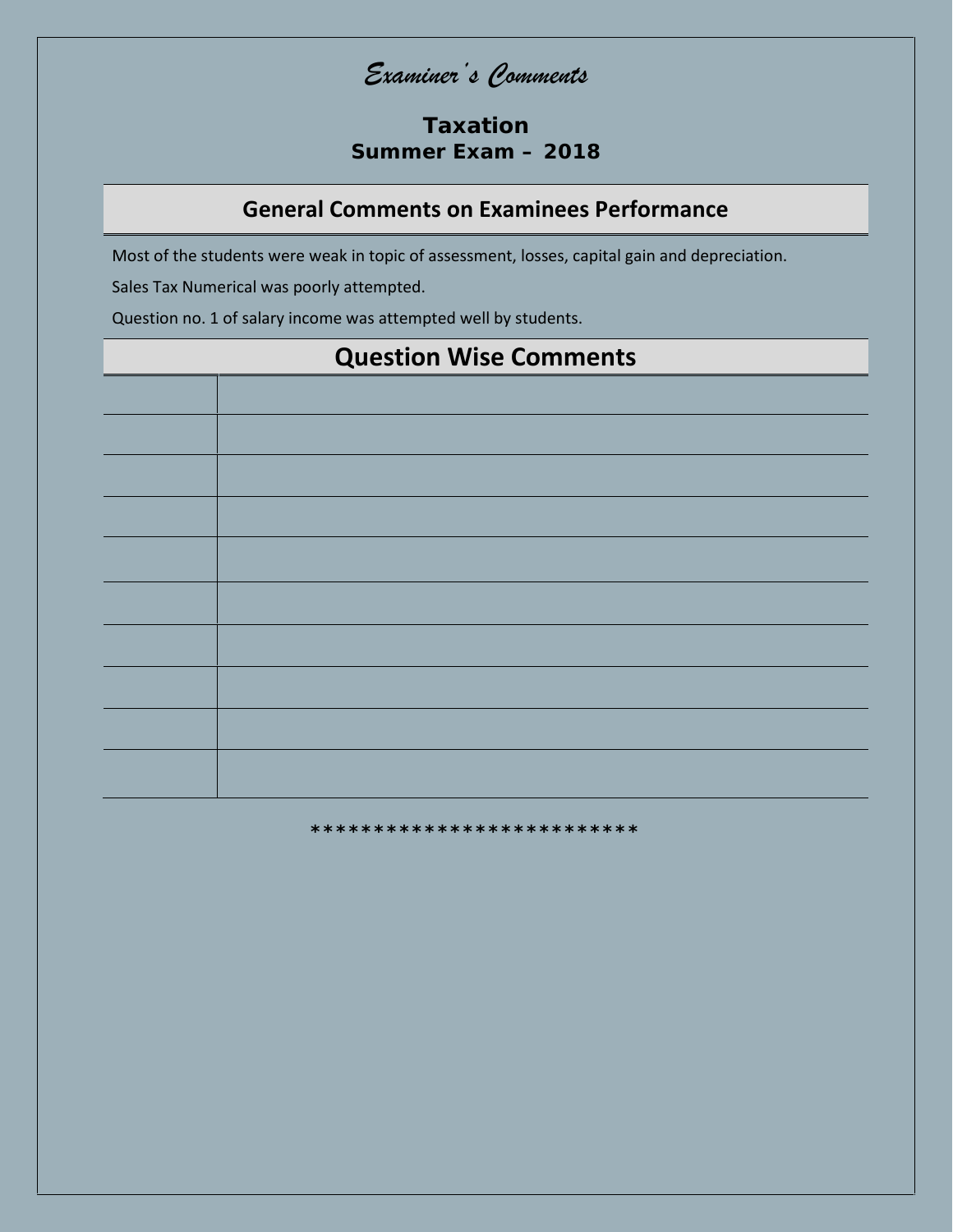#### **Management Accounting Summer Exam – 2018**

### **General Comments on Examinees Performance**

Students shown good performance in question no. 1, 4 and 7. But were unable to perform well in rest of the questions. Mainly students have tried to solve the question using general approach. It is observed that students appearing in the exam have little knowledge of the subject because they are unable to catch little twist in the questions.

**Question Wise Comments**

| Q. No.                  | <b>Comments</b>                                                                                                                                                                                                                                                     |
|-------------------------|---------------------------------------------------------------------------------------------------------------------------------------------------------------------------------------------------------------------------------------------------------------------|
|                         | This was theoretical question requiring advantages of Management Accounting.                                                                                                                                                                                        |
|                         | Although 56% students scored passing marks in this question but majority of the students<br>adopted general approach in answering this question. It seems that majority of the<br>students did not consult prescribed books.                                        |
| $\overline{2}$          | It was very simple question on present value but solution required traditionally little<br>different. Majority of students were unable to correctly answer this simple question again<br>it shows lack of expertise on the subject. Only few secured passing marks. |
| $\mathbf{3}$            | This was again a theoretical question majority of the students did not know about Flexible<br>and Zero Base Budgeting. Except very few students they had given their own views on<br>word Flexible and Zero Base hence, only few were able to secure passing marks. |
| $\overline{\mathbf{4}}$ | This was very simple question. Therefore a good number of students have scored passing<br>marks in this question. Majority of students have given incomplete answer of<br>requirement 'e' of the question.                                                          |
| $5\phantom{1}$          | Majority of students who attempted this question were able to attempt only requirement<br>'a' of the question. Rest of the requirement either not attempted or attempted<br>incorrectly. Therefore, very few students have scored passing marks.                    |
| $6\phantom{1}6$         | This was again partially attempted question and likewise very few students have scored<br>passing marks. Apparently it seems that students were unable to properly understand the<br>question.                                                                      |
| $\overline{7}$          | This was very easy question around half of the examinees were able to secure passing<br>marks.                                                                                                                                                                      |